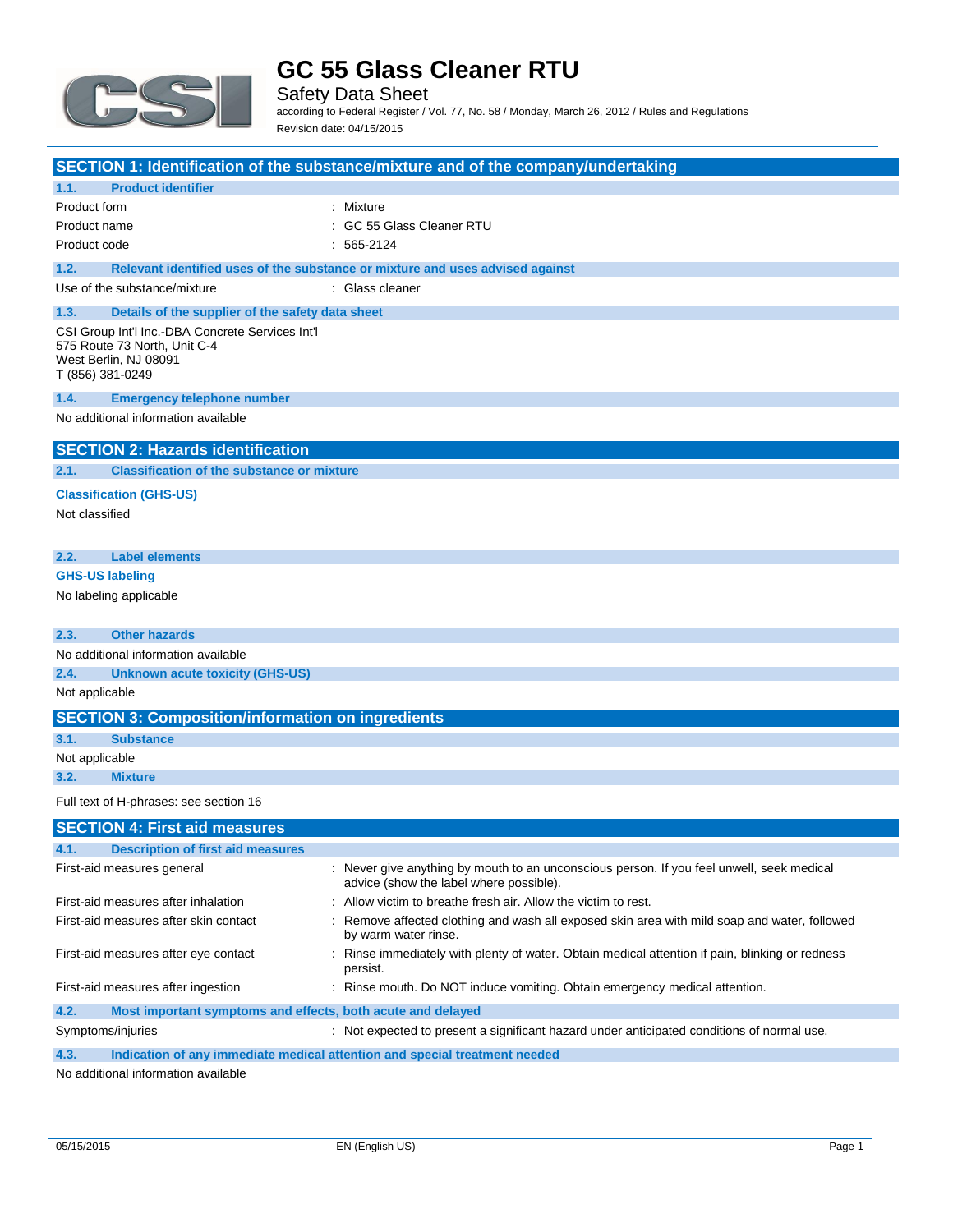Safety Data Sheet

according to Federal Register / Vol. 77, No. 58 / Monday, March 26, 2012 / Rules and Regulations

| <b>SECTION 5: Firefighting measures</b>                   |                                                                                                                                                                                                              |
|-----------------------------------------------------------|--------------------------------------------------------------------------------------------------------------------------------------------------------------------------------------------------------------|
| <b>Extinguishing media</b><br>5.1.                        |                                                                                                                                                                                                              |
| Suitable extinguishing media                              | : Foam. Dry powder. Carbon dioxide. Water spray. Sand.                                                                                                                                                       |
| Unsuitable extinguishing media                            | : Do not use a heavy water stream.                                                                                                                                                                           |
| 5.2.                                                      | Special hazards arising from the substance or mixture                                                                                                                                                        |
| No additional information available                       |                                                                                                                                                                                                              |
| 5.3.<br><b>Advice for firefighters</b>                    |                                                                                                                                                                                                              |
| Firefighting instructions                                 | : Use water spray or fog for cooling exposed containers. Exercise caution when fighting any<br>chemical fire. Prevent fire-fighting water from entering environment.                                         |
| Protection during firefighting                            | : Do not enter fire area without proper protective equipment, including respiratory protection.                                                                                                              |
| <b>SECTION 6: Accidental release measures</b>             |                                                                                                                                                                                                              |
| 6.1.                                                      | Personal precautions, protective equipment and emergency procedures                                                                                                                                          |
| 6.1.1.<br>For non-emergency personnel                     |                                                                                                                                                                                                              |
| Emergency procedures                                      | : Evacuate unnecessary personnel.                                                                                                                                                                            |
|                                                           |                                                                                                                                                                                                              |
| 6.1.2.<br>For emergency responders                        |                                                                                                                                                                                                              |
| Protective equipment                                      | Equip cleanup crew with proper protection.<br>: Ventilate area.                                                                                                                                              |
| Emergency procedures                                      |                                                                                                                                                                                                              |
| 6.2.<br><b>Environmental precautions</b>                  |                                                                                                                                                                                                              |
|                                                           | Prevent entry to sewers and public waters. Notify authorities if liquid enters sewers or public waters.                                                                                                      |
| 6.3.                                                      | Methods and material for containment and cleaning up                                                                                                                                                         |
| Methods for cleaning up                                   | : Soak up spills with inert solids, such as clay or diatomaceous earth as soon as possible. Collect<br>spillage. Store away from other materials.                                                            |
| 6.4.<br><b>Reference to other sections</b>                |                                                                                                                                                                                                              |
| See Heading 8. Exposure controls and personal protection. |                                                                                                                                                                                                              |
| <b>SECTION 7: Handling and storage</b>                    |                                                                                                                                                                                                              |
| <b>Precautions for safe handling</b><br>7.1.              |                                                                                                                                                                                                              |
| Precautions for safe handling                             | : Wash hands and other exposed areas with mild soap and water before eating, drinking or<br>smoking and when leaving work. Provide good ventilation in process area to prevent formation<br>of vapor.        |
| 7.2.                                                      | Conditions for safe storage, including any incompatibilities                                                                                                                                                 |
| Storage conditions                                        | : Keep only in the original container in a cool, well ventilated place away from heat, hot surfaces,<br>sparks, open flame and other ignition sources. No smoking. Keep container closed when not in<br>use. |
| Incompatible products                                     | : Strong bases. Strong acids.                                                                                                                                                                                |
| Incompatible materials                                    | : Sources of ignition. Direct sunlight.                                                                                                                                                                      |
| <b>Specific end use(s)</b><br>7.3.                        |                                                                                                                                                                                                              |
| No additional information available                       |                                                                                                                                                                                                              |
| <b>SECTION 8: Exposure controls/personal protection</b>   |                                                                                                                                                                                                              |
| 8.1.<br><b>Control parameters</b>                         |                                                                                                                                                                                                              |
| <b>GC 55 Glass Cleaner RTU</b>                            |                                                                                                                                                                                                              |
| <b>ACGIH</b>                                              | Not applicable                                                                                                                                                                                               |
| OSHA                                                      | Not applicable                                                                                                                                                                                               |
|                                                           |                                                                                                                                                                                                              |

| 8.2.                   | <b>Exposure controls</b>      |                                                                            |
|------------------------|-------------------------------|----------------------------------------------------------------------------|
|                        | Personal protective equipment | : Avoid all unnecessary exposure.                                          |
| Hand protection        |                               | : Wear protective gloves/eye protection/face protection protective gloves. |
| Eye protection         |                               | : Chemical goggles or safety glasses.                                      |
| Respiratory protection |                               | : Wear appropriate mask.                                                   |
| Other information      |                               | : Do not eat, drink or smoke during use.                                   |
|                        |                               |                                                                            |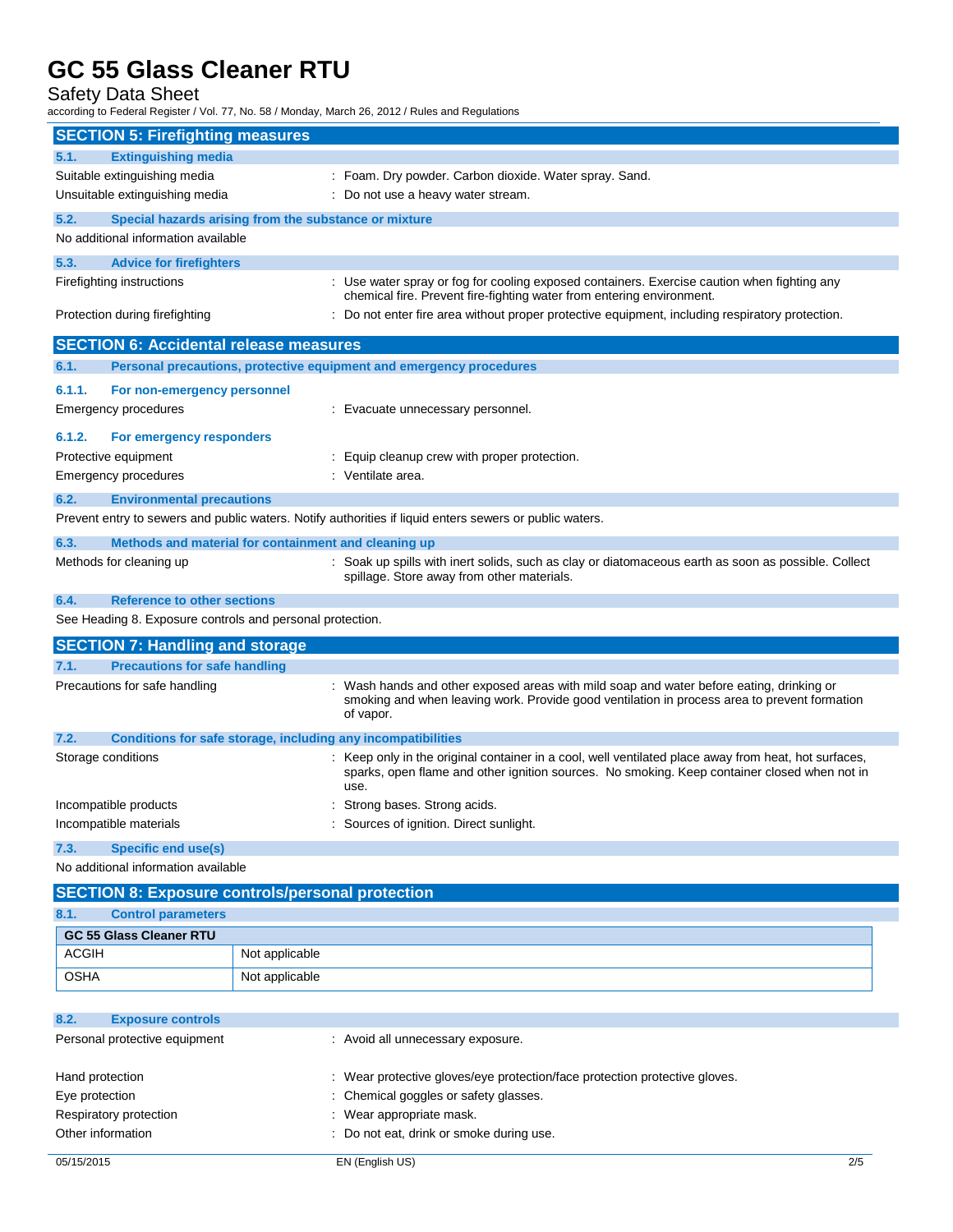Safety Data Sheet

according to Federal Register / Vol. 77, No. 58 / Monday, March 26, 2012 / Rules and Regulations

| <b>SECTION 9: Physical and chemical properties</b>            |                                                                                        |  |
|---------------------------------------------------------------|----------------------------------------------------------------------------------------|--|
| Information on basic physical and chemical properties<br>9.1. |                                                                                        |  |
| Physical state                                                | : Liquid                                                                               |  |
| Color                                                         | $:$ Blue                                                                               |  |
| Odor                                                          | : Apple                                                                                |  |
| Odor threshold                                                | : No data available                                                                    |  |
| pH                                                            | $9 - 10$                                                                               |  |
| Melting point                                                 | No data available                                                                      |  |
| Freezing point                                                | No data available                                                                      |  |
| Boiling point                                                 | 212 - 220 °F                                                                           |  |
| Flash point                                                   | : $\geq 200$ °F                                                                        |  |
| Relative evaporation rate (butyl acetate=1)                   | : No data available                                                                    |  |
| Flammability (solid, gas)                                     | No data available                                                                      |  |
| <b>Explosion limits</b>                                       | No data available                                                                      |  |
| Explosive properties                                          | : No data available                                                                    |  |
| Oxidizing properties                                          | No data available                                                                      |  |
| Vapor pressure                                                | No data available                                                                      |  |
| Relative density                                              | : 1.03                                                                                 |  |
| Relative vapor density at 20 °C                               | Same as water                                                                          |  |
| Solubility                                                    | Soluble in water.<br>Water: Solubility in water of component(s) of the mixture :<br>٠: |  |
| Log Pow                                                       | No data available                                                                      |  |
| Log Kow                                                       | No data available                                                                      |  |
| Auto-ignition temperature                                     | : No data available                                                                    |  |
| Decomposition temperature                                     | No data available                                                                      |  |
| Viscosity                                                     | No data available                                                                      |  |
| Viscosity, kinematic                                          | No data available                                                                      |  |
| Viscosity, dynamic                                            | : No data available                                                                    |  |
| 9.2.<br><b>Other information</b>                              |                                                                                        |  |
| No additional information available                           |                                                                                        |  |
| <b>SECTION 10: Stability and reactivity</b>                   |                                                                                        |  |
| 10.1.<br><b>Reactivity</b>                                    |                                                                                        |  |
| No additional information available                           |                                                                                        |  |
| 10.2.<br><b>Chemical stability</b>                            |                                                                                        |  |
| Stable under normal conditions. Not established.              |                                                                                        |  |
| 10.3.<br><b>Possibility of hazardous reactions</b>            |                                                                                        |  |
| Not established.                                              |                                                                                        |  |
| 10.4.<br><b>Conditions to avoid</b>                           |                                                                                        |  |
| Direct sunlight. Extremely high or low temperatures.          |                                                                                        |  |
| 10.5.<br><b>Incompatible materials</b>                        |                                                                                        |  |
| Strong acids. Strong bases.                                   |                                                                                        |  |
| 10.6.<br><b>Hazardous decomposition products</b>              |                                                                                        |  |
| Fume. Carbon monoxide. Carbon dioxide.                        |                                                                                        |  |

| <b>SECTION 11: Toxicological information</b>  |                  |  |
|-----------------------------------------------|------------------|--|
| 11.1.<br>Information on toxicological effects |                  |  |
|                                               |                  |  |
| Acute toxicity                                | : Not classified |  |
| Skin corrosion/irritation                     | : Not classified |  |
|                                               | pH: 9 - 10       |  |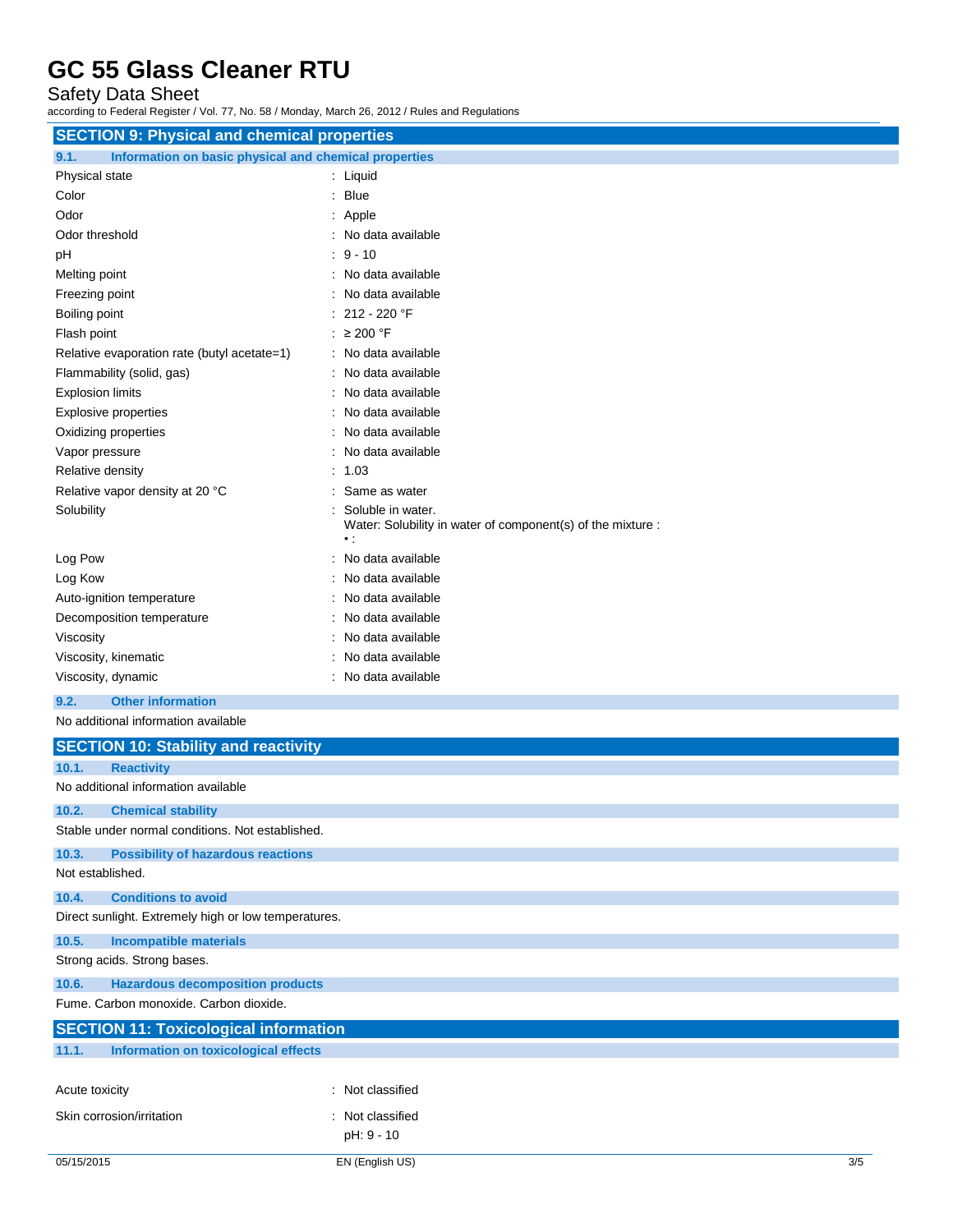### Safety Data Sheet

according to Federal Register / Vol. 77, No. 58 / Monday, March 26, 2012 / Rules and Regulations

Persistence and degradability Not established.

| Serious eye damage/irritation                          | : Not classified<br>pH: 9 - 10                                      |
|--------------------------------------------------------|---------------------------------------------------------------------|
| Respiratory or skin sensitization                      | : Not classified                                                    |
| Germ cell mutagenicity                                 | : Not classified                                                    |
| Carcinogenicity                                        | : Not classified                                                    |
| Reproductive toxicity                                  | : Not classified                                                    |
| Specific target organ toxicity (single exposure)       | : Not classified                                                    |
| Specific target organ toxicity (repeated<br>exposure)  | : Not classified                                                    |
| Aspiration hazard                                      | : Not classified                                                    |
| Potential Adverse human health effects and<br>symptoms | : Based on available data, the classification criteria are not met. |
| <b>SECTION 12: Ecological information</b>              |                                                                     |
| 12.1.<br><b>Toxicity</b>                               |                                                                     |
| No additional information available                    |                                                                     |
| 12.2.<br><b>Persistence and degradability</b>          |                                                                     |
| <b>GC 55 Glass Cleaner RTU</b>                         |                                                                     |

| <b>Bioaccumulative potential</b><br>12.3.  |                                                                           |  |
|--------------------------------------------|---------------------------------------------------------------------------|--|
| <b>GC 55 Glass Cleaner RTU</b>             |                                                                           |  |
| Bioaccumulative potential                  | Not established.                                                          |  |
| 12.4.<br><b>Mobility in soil</b>           |                                                                           |  |
| No additional information available        |                                                                           |  |
| <b>Other adverse effects</b><br>12.5.      |                                                                           |  |
| Effect on the global warming               | : No known ecological damage caused by this product.                      |  |
| Other information                          | : Avoid release to the environment.                                       |  |
| <b>SECTION 13: Disposal considerations</b> |                                                                           |  |
| 13.1.<br><b>Waste treatment methods</b>    |                                                                           |  |
| Waste disposal recommendations             | : Dispose in a safe manner in accordance with local/national regulations. |  |
| Ecology - waste materials                  | : Avoid release to the environment.                                       |  |
|                                            |                                                                           |  |

### **SECTION 14: Transport information**

| <b>Department of Transportation (DOT)</b><br>In accordance with DOT |                                           |
|---------------------------------------------------------------------|-------------------------------------------|
| Not regulated for transport                                         |                                           |
| <b>Additional information</b>                                       |                                           |
| Other information                                                   | : No supplementary information available. |

#### **ADR**

No additional information available

**Transport by sea** No additional information available

**Air transport**

### No additional information available **SECTION 15: Regulatory information 15.1. US Federal regulations** No additional information available